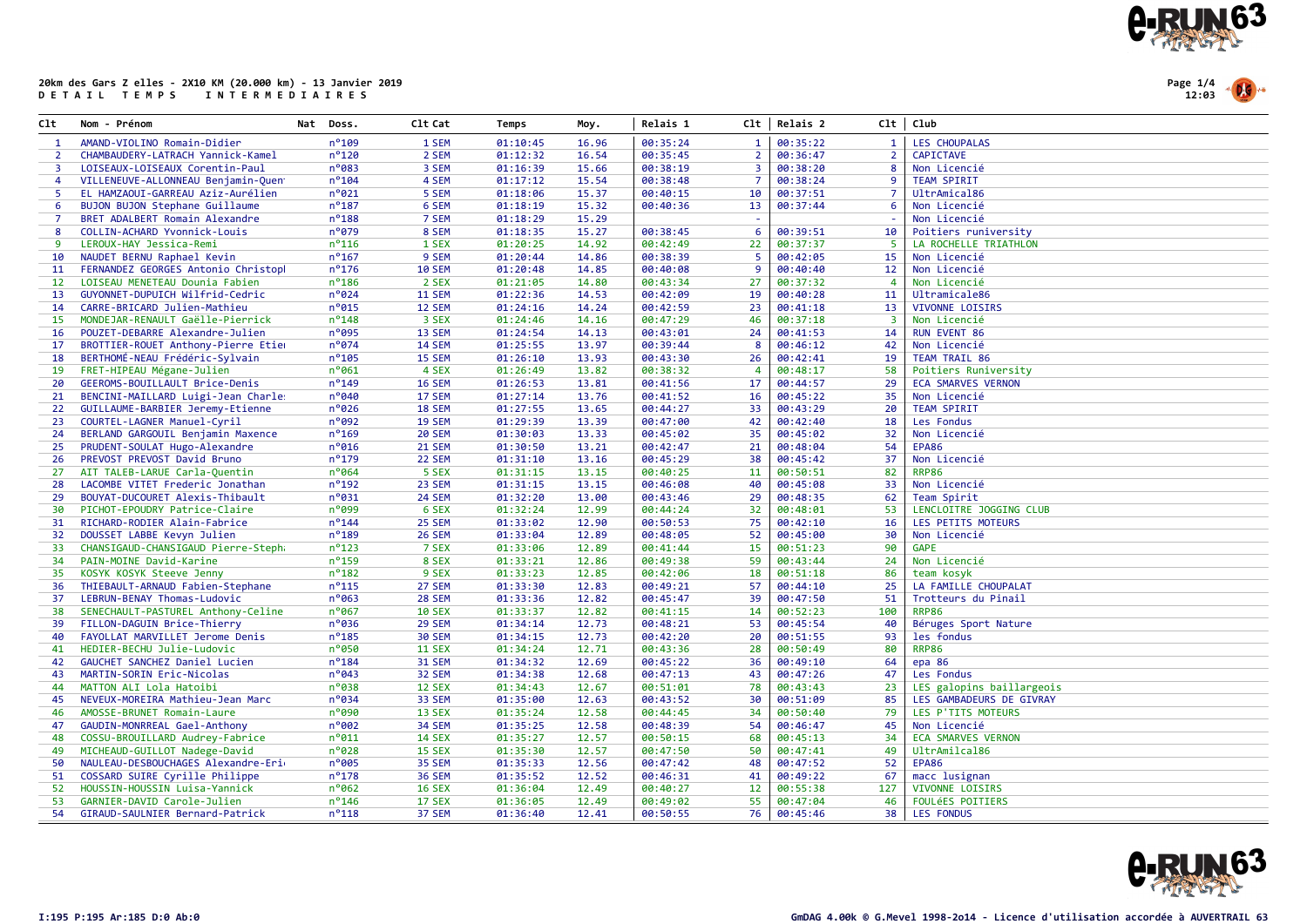

Page 2/4 12:03

| Clt | Nom - Prénom                        | Nat Doss.       | C1t Cat       | Temps    | Moy.  | Relais 1 | Clt | Relais 2 | Clt | Club                         |
|-----|-------------------------------------|-----------------|---------------|----------|-------|----------|-----|----------|-----|------------------------------|
| 55  | AMILIEN-LABRUNIE Guillaume-Matthier | $n^o017$        | 38 SEM        | 01:37:27 | 12.31 | 00:52:28 | 93  | 00:45:00 | 31  | Non Licencié                 |
| 56  | BOUGOUIN-BORGEAIS Xavier-Franck     | $n^{\circ}$ 012 | <b>39 SEM</b> | 01:37:38 | 12.29 | 00:45:27 | 37  | 00:52:12 | 96  | TEAM TRAIL 86                |
| 57  | BRAJOT-BRAJOT Valerie-Christophe    | $n^o$ 161       | <b>18 SEX</b> | 01:37:57 | 12.25 | 00:53:36 | 103 | 00:44:22 | 27  | Non Licencié                 |
| 58  | DOMINIQUE VINCENT- Gérard-Dominique | $n^o$ 130       | <b>40 SEM</b> | 01:38:01 | 12.24 | 00:47:47 | 49  | 00:50:15 | 74  | Les Gambadeurs de Givray     |
| 59  | VIVIEN CHAMPEAU Laurent Ralph       | $n^o$ 190       | 41 SEM        | 01:38:12 | 12.22 | 00:47:18 | 45  | 00:50:55 | 83  | Non Licencié                 |
| 60  | MACOUIN-AUTHIER JULIEN-SÉBASTIEN    | $n^o$ 150       | 42 SEM        | 01:38:22 | 12.20 | 00:54:11 | 108 | 00:44:11 | 26  | AS Vouillé                   |
| 61  | GIRARD-BOUGOUIN Dora-Dorothée       | $n^o$ 134       | 1 SEF         | 01:38:35 | 12.17 | 00:50:30 | 70  | 00:48:06 | 55  | Team Trail 86                |
| 62  | ROYER MOREAU Alexandre Philippe     | $n^{\circ}$ 174 | 43 SEM        | 01:38:55 | 12.13 | 00:55:25 | 115 | 00:43:31 | 21  | biscuiterie augereau         |
| 63  | ROBINEAU-BILLEAU Gaetan-Barbara     | $n^{\circ}111$  | <b>19 SEX</b> | 01:39:06 | 12.11 | 00:43:09 | 25  | 00:55:58 | 130 | <b>COD'RUN</b>               |
| 64  | TRANCHANT-AUTIN Magali-Christine    | n°088           | 2 SEF         | 01:39:27 | 12.07 | 00:49:53 | 62  | 00:49:35 | 68  | Les Trotteurs du Pinail      |
| 65  | PERRINE-DUBORT Clency-Olivier       | $n^{\circ}$ 133 | 44 SEM        | 01:39:44 | 12.03 | 00:51:13 | 80  | 00:48:31 | 61  | LES CAVALEURS DU CLAIN       |
| 66  | DILLOT-MARTIN Emeline-Juliette      | $n^{\circ}101$  | 3 SEF         | 01:39:52 | 12.02 | 00:49:55 | 63  | 00:49:58 | 71  | POITIERS RUNIVERSITY         |
| 67  | MARTIN-BERGEON Angélique-Vincent    | $n^{\circ}045$  | <b>20 SEX</b> | 01:39:55 | 12.01 | 00:51:39 | 87  | 00:48:17 | 57  | Les Fondus                   |
| 68  | BONNEAU-GELE Pascale-Frederic       | $n^{\circ}027$  | <b>21 SEX</b> | 01:39:56 | 12.01 | 00:57:27 | 135 | 00:42:30 | 17  | <b>LES FONDUS</b>            |
| 69  | LIEVIN-DUFIL Jérôme-Guillaume       | $n^o$ 084       | 45 SEM        | 01:39:59 | 12.00 | 00:51:18 | 82  | 00:48:42 | 63  | Non Licencié                 |
| 70  | FARINEAU-PRENANT Denis-Brice        | $n^{\circ}$ 006 | 46 SEM        | 01:40:23 | 11.95 | 00:47:32 | 47  | 00:52:52 | 103 | LES GALOPINS BAILLARGEOIS    |
| 71  | PICHON-BLOND Julien-Michel          | $n^{\circ}041$  | 47 SEM        | 01:40:31 | 11.94 | 00:50:22 | 69  | 00:50:10 | 73  | JOGGEURS DU DIMANCHE         |
| 72  | BARNAS MICHALCZAK Axelle Jerome     | $n^o$ 195       | <b>22 SEX</b> | 01:41:00 | 11.88 | 00:49:41 | 60  | 00:51:20 | 87  | Non Licencié                 |
| 73  | RAOUL-RAOUL Carine-Laurent          | $n^{\circ}$ 165 | 23 SEX        | 01:41:32 | 11.82 | 00:49:06 | 56  | 00:52:27 | 101 | Les lions chatelleraudais    |
| 74  | FERRON MALLECOT Justine Corentin    | $n^o$ 171       | <b>24 SEX</b> | 01:41:39 | 11.81 | 00:54:59 | 109 | 00:46:40 | 44  | les fondus                   |
| 75  | QUERRIOUX-BRETHON Aurélie-Alexandr  | $n^o$ 139       | <b>25 SEX</b> | 01:41:46 | 11.79 | 00:56:00 | 122 | 00:45:46 | 39  | LES PETITS MOTEURS           |
| 76  | BARNOLE-FAULCON Philippe-Philippe   | $n^{\circ}033$  | 48 SEM        | 01:41:53 | 11.78 | 00:50:33 | 71  | 00:51:21 | 88  | Les joggeurs du dimanche     |
| 77  | DELMON BEARO Romain Elsa            | $n^o$ 194       | <b>26 SEX</b> | 01:41:57 | 11.77 | 00:51:23 | 83  | 00:50:35 | 78  | Non Licencié                 |
| 78  | VADIER-GOURDEAU Stéphanie-Jérôme    | $n^{\circ}$ 143 | 27 SEX        | 01:42:05 | 11.76 | 00:56:07 | 125 | 00:45:59 | 41  | LES PETITS MOTEURS           |
| 79  | TCHOUAFFE ROY Christian Fabien      | $n^o$ 191       | 49 SEM        | 01:42:45 | 11.68 | 00:52:51 | 95  | 00:49:55 | 70  | Non Licencié                 |
| 80  | RUIZ-FAURE Gregory-Maxence          | $n^o$ 152       | <b>50 SEM</b> | 01:43:07 | 11.64 |          |     |          |     | Non Licencié                 |
| 81  | GAUDRIAULT-SAUVIAC Marie-hélène-Al; | $n^o$ 082       | <b>28 SEX</b> | 01:43:08 | 11.64 | 00:51:11 | 79  | 00:51:58 | 94  | Non Licencié                 |
| 82  | BRET-JARDIN Nadege-Carole           | n°080           | 4 SEF         | 01:43:10 | 11.63 |          |     |          |     | <b>USMA</b>                  |
| 83  | REDON GIRAUD Baptiste Cedric        | $n^o$ 170       | <b>51 SEM</b> | 01:43:17 | 11.62 | 00:55:29 | 117 | 00:47:48 | 50  | Non Licencié                 |
| 84  | GILLON-GALLON Emile-Sandrine        | $n^o$ 069       | <b>29 SEX</b> | 01:43:30 | 11.59 | 00:49:57 | 64  | 00:53:34 | 107 | <b>USCF</b>                  |
| 85  | PILLET-CHARON Serge-Jean-claude     | $n^o$ 094       | <b>52 SEM</b> | 01:43:32 | 11.59 | 00:52:07 | 92  | 00:51:26 | 91  | MACC LUSIGNAN                |
| 86  | BARBAY-MONDEHARD Michael-Élodie     | $n^{\circ}$ 068 | <b>30 SEX</b> | 01:44:06 | 11.53 | 00:49:48 | 61  | 00:54:19 | 115 | Ultramical86                 |
| 87  | PERES-GOUPIL Hélène-Eric            | $n^{\circ}$ 142 | <b>31 SEX</b> | 01:44:23 | 11.50 | 00:51:27 | 84  | 00:52:57 | 104 | LES PETITS MOTEURS           |
| 88  | LEMAISTRE-ACHARD Xavier-Sabrina     | $n^{\circ}$ 066 | <b>32 SEX</b> | 01:44:52 | 11.44 | 00:44:00 | 31  | 01:00:52 | 155 | RRP86                        |
| 89  | BOISSON-LEMERCIER Matthieu-Xavier   | $n^{\circ}039$  | <b>53 SEM</b> | 01:45:02 | 11.43 | 00:48:02 | 51  | 00:57:00 | 134 | Non Licencié                 |
| 90  | PRÉVOT-RIBEIRO DE AZEVEDO Patrick-  | $n^{\circ}$ 013 | <b>54 SEM</b> | 01:45:18 | 11.40 | 00:53:51 | 104 | 00:51:28 | 92  | les compagnons de la clouère |
| 91  | MORILLON-MORILLON Christelle-Stepha | $n^o$ 138       | <b>33 SEX</b> | 01:45:22 | 11.39 | 00:56:02 | 123 | 00:49:21 | 66  | LES PETITS MOTEURS           |
| 92  | ZAID-QUÉRÉ Meriem-Fabien            | $n^o$ 127       | <b>34 SEX</b> | 01:45:27 | 11.38 | 01:01:49 | 166 | 00:43:39 | 22  | Club Haltérophilie Poitiers  |
| 93  | ARMAND-COUSIN Nelly-Emilie          | $n^{\circ}112$  | 5 SEF         | 01:45:33 | 11.37 | 00:51:49 | 90  | 00:53:45 | 108 | <b>COD'RUN</b>               |
| 94  | RULLIER-PUSSAULT Hippolyte-Clement  | $n^{\circ}042$  | <b>55 SEM</b> | 01:45:55 | 11.33 | 00:52:44 | 94  | 00:53:12 | 105 | Non Licencié                 |
| 95  | CRESTEY-BOUTIN Daniel-Alain         | n°097           | <b>56 SEM</b> | 01:46:00 | 11.32 | 00:51:32 | 86  | 00:54:28 | 118 | LES GAMBADEURS DE GIVRAY     |
| 96  | DOUCET ROUFFAUD Sebastien Jerome    | $n^o$ 173       | 57 SEM        | 01:46:07 | 11.31 | 00:51:41 | 88  | 00:54:27 | 117 | Non Licencié                 |
| 97  | GUERIN-AUVIN Nelly-Maxime           | $n^o$ 128       | <b>35 SEX</b> | 01:46:10 | 11.30 | 01:01:42 | 164 | 00:44:29 | 28  | Les fondus                   |
| 98  | PEFAU-GRONNWALD Guillaume-Bastien   | $n^o$ 091       | <b>58 SEM</b> | 01:46:13 | 11.30 | 00:56:39 | 128 | 00:49:35 | 69  | Non Licencié                 |
| 99  | WAFFLARD-CLAVERIE Bruno-Alain       | $n^{\circ}$ 124 | <b>59 SEM</b> | 01:46:15 | 11.29 | 00:56:13 | 127 | 00:50:03 | 72  | ULTRAMICALE86                |
| 100 | FREREUX-PROUST Yves-Laurent         | $n^o$ 151       | <b>60 SEM</b> | 01:46:38 | 11.25 | 00:53:25 | 101 | 00:53:14 | 106 | COURIR A COULOMBIERS         |
| 101 | BAILLARGEAT-RICHARD Virginie-Henri  | $n^{\circ}048$  | <b>36 SEX</b> | 01:46:42 | 11.25 | 00:51:54 | 91  | 00:54:49 | 122 | les Fondus                   |
| 102 | LOMET FILLON Franck Philippe        | $n^{\circ}059$  | 61 SEM        | 01:46:50 | 11.23 | 00:50:12 | 67  | 00:56:39 | 133 | béruges sport nature         |
| 103 | DOREAU-BAUDRIER Laëtitia-Florent    | $n^{\circ}022$  | <b>37 SEX</b> | 01:46:51 | 11.23 | 00:58:30 | 149 | 00:48:22 | 60  | Non Licencié                 |
| 104 | HEURTEBISE-MARSAULT Barbara-Julien  | $n^o$ 103       | <b>38 SEX</b> | 01:46:52 | 11.23 | 00:58:32 | 150 | 00:48:21 | 59  | Non Licencié                 |
| 105 | BERGEON-BARRY Nathalie-Agnès        | $n^{\circ}044$  | 6 SEF         | 01:47:19 | 11.18 | 00:53:08 | 98  | 00:54:12 | 113 | Les Fondus                   |
| 106 | BONET MERENO Raphael Mario          | $n^o$ 183       | 62 SEM        | 01:47:20 | 11.18 | 01:01:45 | 165 | 00:45:36 | 36  | Non Licencié                 |
| 107 | GRELLIER-CRASNIER Freddy-David      | $n^{\circ}009$  | 63 SEM        | 01:47:25 | 11.17 | 00:56:58 | 129 | 00:50:28 | 77  | Béruges Sport Nature         |
| 108 | NOCOUET-POUIT DUPUICH Anne-charlot  | n°025           | 7 SEF         | 01:47:50 | 11.13 | 00:53:10 | 99  | 00:54:40 | 119 | UltrAmical86                 |
|     |                                     |                 |               |          |       |          |     |          |     |                              |

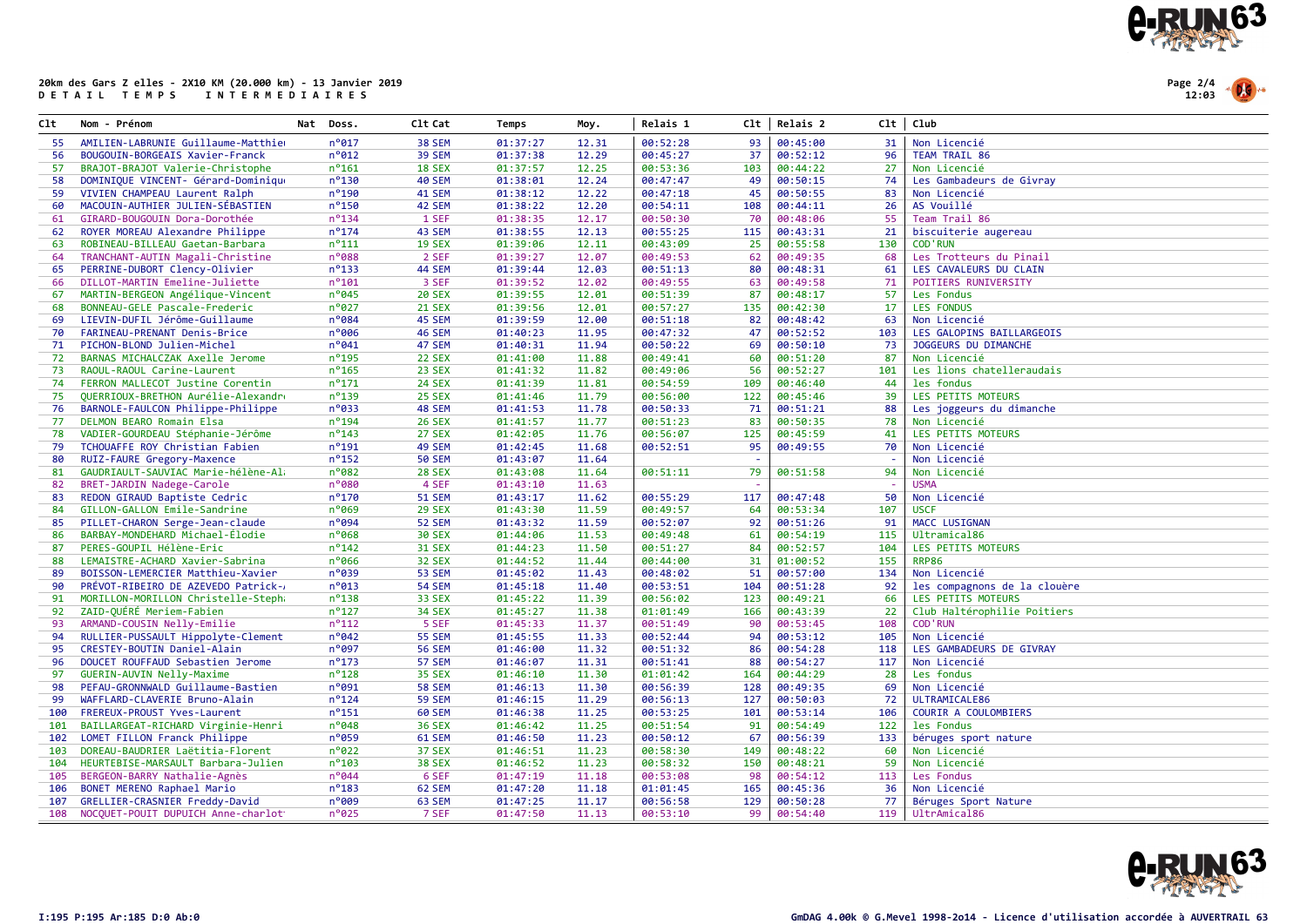



| Clt | Nom - Prénom                        | Nat Doss.       | C1t Cat       | Temps    | Moy.  | Relais 1 | Clt | Relais 2 |     | Clt   Club                   |
|-----|-------------------------------------|-----------------|---------------|----------|-------|----------|-----|----------|-----|------------------------------|
| 109 | ROGEON-FOURRE Pascal-Jerome         | $n^o$ 153       | 64 SEM        | 01:47:53 | 11.12 | 00:55:38 | 118 | 00:52:15 | 98  | <b>COURIR A COULOMBIERS</b>  |
| 110 | LIMOUSIN-MARTIN Stephanie-Patrice   | $n^o$ 155       | <b>39 SEX</b> | 01:47:54 | 11.12 | 00:55:40 | 119 | 00:52:15 | 97  | COURIR A COULOMBIERS         |
| 111 | FLORENT-BERTRAND Cedric-Jocelyne    | $n^{\circ}$ 065 | <b>40 SEX</b> | 01:47:57 | 11.12 | 00:53:54 | 105 | 00:54:04 | 112 | <b>RRP86</b>                 |
| 112 | LAURENT-DESSAIS Cecile-Didier       | $n^{\circ}071$  | <b>41 SEX</b> | 01:48:27 | 11.07 | 00:59:09 | 153 | 00:49:18 | 65  | ultramical86                 |
| 113 | LUIS-LUIS Emmanuel-Isabelle         | n°098           | 42 SEX        | 01:48:50 | 11.03 | 00:50:38 | 73  | 00:58:13 | 139 | ULTRAMICALE86                |
| 114 | PONTOIZEAU-LEYVA PEREZ Sylvain-Ale: | n°086           | 65 SEM        | 01:48:52 | 11.02 | 00:50:00 | 65  | 00:58:53 | 141 | <b>TEAM SPIRIT</b>           |
| 115 | CLAVAUD-CLAVAUD Emmanuel-Théo       | $n^{\circ}$ 140 | 43 SEX        | 01:48:54 | 11.02 | 00:58:35 | 151 | 00:50:19 | 75  | LES PETITS MOTEURS           |
| 116 | BOUHET-BOUHET Isabelle-Philippe     | $n^o$ 125       | <b>44 SEX</b> | 01:48:57 | 11.01 | 00:57:58 | 140 | 00:51:00 | 84  | MACC LUSIGNAN                |
| 117 | DEVEAU-MOUNIER Eric-Laeticia        | $n^{\circ}110$  | 45 SEX        | 01:49:00 | 11.01 | 00:55:09 | 112 | 00:53:52 | 109 | <b>COD'RUN</b>               |
| 118 | BIAULET-JARASSIER Benjamin-Françoi  | n°053           | <b>66 SEM</b> | 01:49:10 | 10.99 | 00:55:15 | 114 | 00:53:55 | 110 | Non Licencié                 |
| 119 | ESNAULT-ESNAULT Dominique-Estelle   | $n^{\circ}$ 157 | 8 SEF         | 01:49:21 | 10.97 | 00:54:01 | 106 | 00:55:21 | 124 | Les compagnons de la Clouère |
| 120 | SABOURIN-DEMPURE Antoine-Marion     | $n^{\circ}046$  | <b>46 SEX</b> | 01:49:44 | 10.94 | 00:49:30 | 58  | 01:00:15 | 151 | Non Licencié                 |
| 121 | NEEL-GOUTAGNEUX Dimitri-Thomas      | $n^{\circ}$ 164 | 67 SEM        | 01:49:52 | 10.92 | 00:55:06 | 111 | 00:54:47 | 120 | Non Licencié                 |
| 122 | TERRASSON-LOPACZAK Aurelie-Nicolas  | $n^{\circ}$ 018 | <b>47 SEX</b> | 01:50:04 | 10.90 | 00:59:39 | 155 | 00:50:26 | 76  | les joggeurs du dimanche     |
| 123 | RÉGNIÉ-ROULLIER Olivier-Christophe  | n°070           | 68 SEM        | 01:50:07 | 10.90 | 00:50:36 | 72  | 00:59:32 | 144 | <b>RRP86</b>                 |
| 124 | COISCAUD-DJEDOUI Marie-Rachel       | $n^{\circ}$ 119 | 9 SEF         | 01:50:19 | 10.88 | 00:56:03 | 124 | 00:54:17 | 114 | Non Licencié                 |
| 125 | BROUSSE-FLEURET Isabelle-Jean       | $n^{\circ}078$  | <b>48 SEX</b> | 01:50:21 | 10.87 | 00:52:57 | 97  | 00:57:25 | 135 | poitiers CO                  |
| 126 | LE ROBELER LANGOUMOIS Evelyne Phil: | $n^o$ 168       | <b>49 SEX</b> | 01:50:24 | 10.87 | 00:57:52 | 139 | 00:52:33 | 102 | Non Licencié                 |
| 127 | LIGER BOUILLAULT REMY Anne Sophie I | $n^o$ 135       | <b>10 SEF</b> | 01:50:33 | 10.86 | 00:50:44 | 74  | 00:59:50 | 148 | <b>ECA SMARVES VERNON</b>    |
| 128 | DUDOGNON-BOULIN Jerome-Aurelien     | $n^{\circ}$ 077 | 69 SEM        | 01:51:05 | 10.80 | 00:55:03 | 110 | 00:56:03 | 131 | Non Licencié                 |
| 129 | NEEL-GOUTAGNEUX Pierre-augustin-Ma  | $n^o$ 163       | <b>50 SEX</b> | 01:51:13 | 10.79 | 00:50:58 | 77  | 01:00:16 | 152 | Non Licencié                 |
| 130 | LAVENAC-PAINAULT Fabienne-Marie     | $n^o$ 162       | <b>11 SEF</b> | 01:51:38 | 10.75 | 00:55:12 | 113 | 00:56:26 | 132 | <b>VIENNE BIATHLON</b>       |
| 131 | BOULET-MARTIN Christophe-Regis      | $n^{\circ}085$  | <b>70 SEM</b> | 01:52:01 | 10.71 | 00:57:15 | 132 | 00:54:47 | 121 | les compagnons de la clouere |
| 132 | CLUTOT-DEFRENE Jean-marc-Olivia     | n°008           | <b>51 SEX</b> | 01:52:17 | 10.69 | 00:54:09 | 107 | 00:58:09 | 138 | ultramical86                 |
| 133 | DEBIAIS-DELOFFRE Cathy-Olivier      | $n^o$ 126       | <b>52 SEX</b> | 01:52:32 | 10.66 | 01:00:24 | 157 | 00:52:09 | 95  | Non Licencié                 |
|     | 134 ROY-BELIN Christophe-Karine     | $n^o$ 058       | <b>53 SEX</b> | 01:53:03 | 10.62 | 00:51:15 | 81  | 01:01:48 | 161 | ca pictave                   |
| 135 | BOUROT-BOUROT Stephane-Nathalie     | $n^{\circ}$ 160 | <b>54 SEX</b> | 01:53:04 | 10.61 | 00:58:02 | 141 | 00:55:03 | 123 | <b>BERUGES SPORT NATURE</b>  |
| 136 | GRILLET-SOULARD Laetitia-Serge      | $n^{\circ}$ 100 | <b>55 SEX</b> | 01:53:27 | 10.58 | 00:51:43 | 89  | 01:01:45 | 160 | Non Licencié                 |
| 137 | LADROUE-GARRIGUE Nadine-Jean Louis  | $n^o049$        | <b>56 SEX</b> | 01:53:34 | 10.57 | 01:02:13 | 167 | 00:51:22 | 89  | <b>ECA SMARVES VERNON</b>    |
| 138 | GUENAND-BLANDINEAU Nathalie-Eric    | n°096           | <b>57 SEX</b> | 01:53:40 | 10.56 | 01:01:21 | 163 | 00:52:19 | 99  | LES GAZELLES DE CISSE        |
| 139 | BOIZEAU-DE VILLEDARY Jean-Claire    | $n^{\circ}$ 147 | <b>58 SEX</b> | 01:53:42 | 10.55 | 00:52:55 | 96  | 01:00:48 | 154 | Non Licencié                 |
| 140 | VADIER PINEAU Sebastien Vincent     | $n^o$ 193       | <b>71 SEM</b> | 01:53:57 | 10.53 | 00:47:15 | 44  | 01:06:43 | 173 | Non Licencié                 |
| 141 | ROMAIN-LEGER Lynda-Myriam           | $n^{\circ}$ 107 | <b>12 SEF</b> | 01:54:47 | 10.45 | 00:57:14 | 131 | 00:57:34 | 136 | les joggeurs du dimanche     |
| 142 | BAUDY-GUILLET Danielle-Patrick      | n°001           | <b>59 SEX</b> | 01:54:59 | 10.44 | 01:07:19 | 175 | 00:47:41 | 48  | ULTRAMICAL86                 |
| 143 | CLUTOT-CHAUVEAU Blandine-Anne-cath  | n°004           | 13 SEF        | 01:54:59 | 10.44 | 00:53:18 | 100 | 01:01:42 | 159 | Ultramical86                 |
| 144 | YMONNET-BEGUIN Aurore-Florine       | n°087           | <b>14 SEF</b> | 01:56:05 | 10.34 | 01:05:15 | 171 | 00:50:51 | 81  | Ultramicale 86               |
| 145 | DELAVAULT-AUTEXIER Janique-Gwenael  | n°014           | <b>60 SEX</b> | 01:56:12 | 10.33 | 00:58:19 | 148 | 00:57:54 | 137 | <b>CA PICTAVE</b>            |
| 146 | DELAGE-BOUDEAU Laurent-Jacques      | $n^o$ 156       | <b>72 SEM</b> | 01:56:30 | 10.30 | 00:58:05 | 142 | 00:58:26 | 140 | COURIR A COULOMBIERS         |
| 147 | CORVAISIER SACKO Gilles Molla       | $n^o$ 175       | <b>73 SEM</b> | 01:56:31 | 10.30 | 01:02:32 | 168 | 00:54:00 | 111 | petit moteur                 |
| 148 | GUILLON-DESNOYER-GUILLON Marie-Natl | $n^o$ 106       | 15 SEF        | 01:56:45 | 10.28 | 00:57:05 | 130 | 00:59:41 | 146 | team spirit                  |
| 149 | SIROT-BAUCHER Bruno-Patrice         | $n^{\circ}117$  | <b>74 SEM</b> | 01:56:46 | 10.28 | 00:55:27 | 116 | 01:01:20 | 157 | <b>LES FONDUS</b>            |
| 150 | BRECHON GIRAUD Celine Benoit        | $n^{\circ}$ 177 | <b>61 SEX</b> | 01:56:51 | 10.27 | 01:10:20 | 179 | 00:46:32 | 43  | Non Licencié                 |
| 151 | LAFON-GRASSELLY Patrick-Philippe    | $n^o$ 093       | <b>75 SEM</b> | 01:57:08 | 10.25 | 01:01:17 | 161 | 00:55:52 | 129 | Les Galopins des Bois        |
| 152 | DUFOUR-PROUST Fabienne-Sandrine     | $n^o$ 056       | <b>16 SEF</b> | 01:57:10 | 10.24 | 00:57:37 | 136 | 00:59:34 | 145 | Non Licencié                 |
| 153 | SARDIN-BOUHET Laurent-Joel          | n°003           | <b>76 SEM</b> | 01:57:14 | 10.24 | 00:57:25 | 134 | 00:59:50 | 147 | LES FONDUS                   |
| 154 | LACOME-BOUAZO Karin-Marielle        | n°030           | <b>17 SEF</b> | 01:58:00 | 10.17 | 01:02:34 | 169 | 00:55:27 | 125 | Non Licencié                 |
| 155 | PROVOST-EUGENE Bruno-Charles        | $n^o$ 057       | <b>77 SEM</b> | 01:58:10 | 10.16 | 00:57:41 | 138 | 01:00:30 | 153 | Non Licencié                 |
| 156 | LAURENT-BERCIER Audrey-Laurent      | n°020           | 62 SEX        | 01:58:19 | 10.14 | 00:58:53 | 152 | 00:59:27 | 143 | <b>RRP86</b>                 |
| 157 | LAVENAC-PILOT Severine-Nathalie     | n°023           | <b>18 SEF</b> | 01:59:49 | 10.02 | 00:58:11 | 144 | 01:01:39 | 158 | Non Licencié                 |
| 158 | CHANTEPIE-CHANTEPIE Philippe-Audrey | $n^o$ 075       | 63 SEX        | 02:00:08 | 9.99  | 00:53:33 | 102 | 01:06:35 | 172 | Non Licencié                 |
| 159 | PIERRE-CHANTEPIE Johan-Alicia       | $n^o$ 081       | <b>64 SEX</b> | 02:00:09 | 9.99  | 00:50:05 | 66  | 01:10:04 | 178 | Non Licencié                 |
| 160 | LEBERT AUGEREAU Thomas Fred         | $n^{\circ}$ 172 | <b>78 SEM</b> | 02:00:10 | 9.99  | 00:51:31 | 85  | 01:08:40 | 177 | Non Licencié                 |
| 161 | GARATE MARIN Serge Nathalie         | $n^{\circ}$ 180 | <b>65 SEX</b> | 02:00:14 | 9.98  | 00:58:13 | 145 | 01:02:02 | 162 | Non Licencié                 |
| 162 | GILLES-PROUTEAU Aurore-Francis      | $n^{\circ}$ 121 | <b>66 SEX</b> | 02:00:36 | 9.95  | 01:00:43 | 159 | 00:59:54 | 149 | Non Licencié                 |